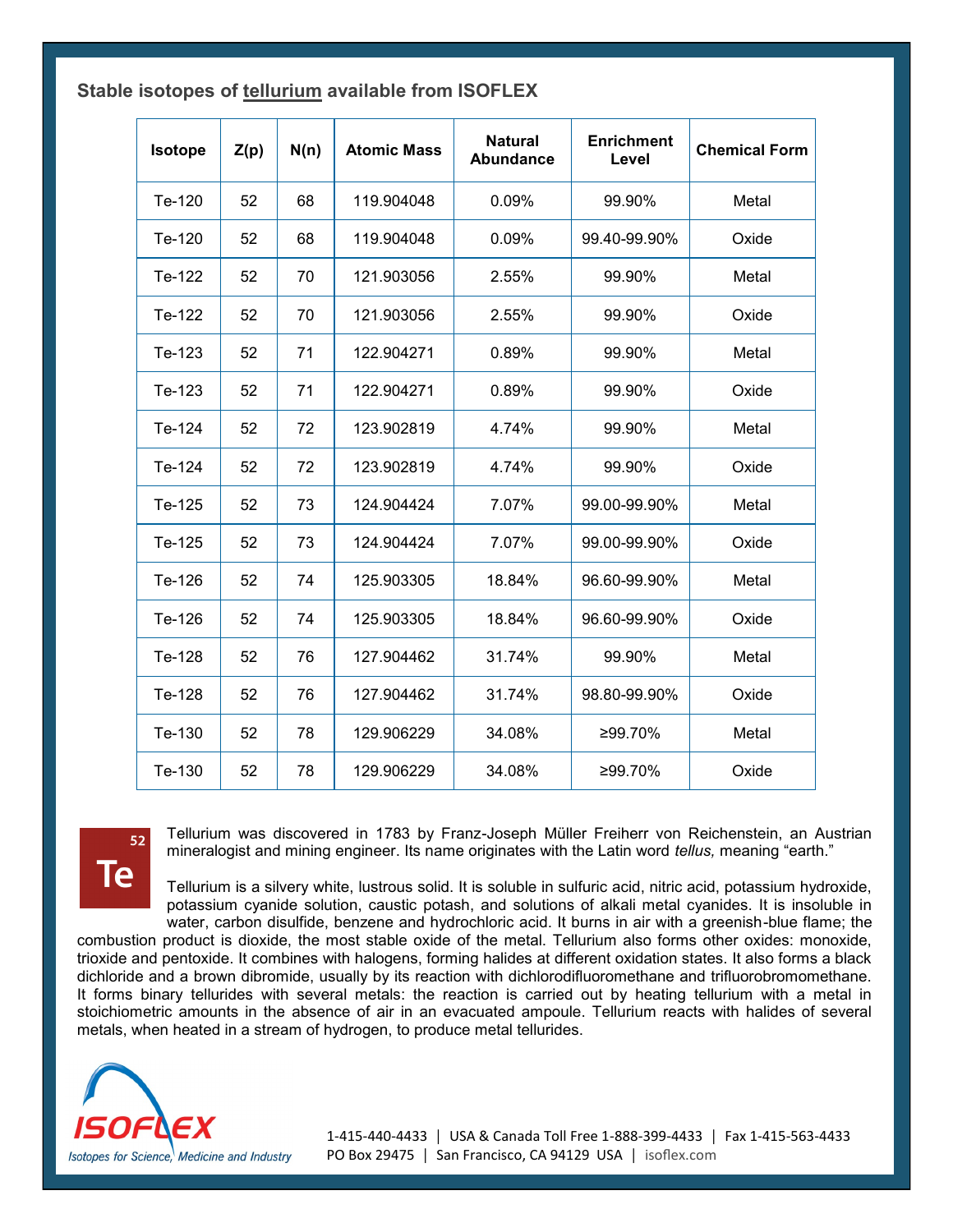Small amounts of tellurium are added to stainless steel and copper to improve their machinability. It enhances the strength and hardness of lead and protects lead from the corrosive action of sulfuric acid. Tellurium also is a strong chilling agent in iron castings: it controls the chill and imparts a tough abrasion resistance to the surface. Tellurium is a curing agent for natural and synthetic rubber: it improves mechanical properties of the rubber, imparting resistance to heat and abrasion. It is a coloring agent in glass, ceramics and enamels. Traces of tellurium incorporated into platinum catalysts make the catalytic hydrogenation of nitric oxide favorable to the formation of hydroxylamine. A major application of tellurium is in semiconductor research. Tellurides of lead and bismuth are used in thermoelectric devices for power generation and refrigeration.

Human exposure to tellurium causes "garlic breath" due to dimethyl telluride, which persists for a considerable period after exposure. The toxic effects of tellurium are nausea, giddiness, headache, metallic taste, and dryness in the throat.

## **Properties of Tellurium**

| <b>Name</b>                    | Tellurium                     |
|--------------------------------|-------------------------------|
| Symbol                         | Te                            |
| <b>Atomic number</b>           | 52                            |
| <b>Atomic weight</b>           | 127.60                        |
| <b>Standard state</b>          | Solid at 298 °K               |
| <b>CAS Registry ID</b>         | 13494-80-9                    |
| Group in periodic table        | 16                            |
| Group name                     | Chalcogen                     |
| Period in periodic table       | 5                             |
| <b>Block in periodic table</b> | p-block                       |
| Color                          | Silvery lustrous gray         |
| <b>Classification</b>          | Semi-metallic                 |
| <b>Melting point</b>           | 452 °C                        |
| <b>Boiling point</b>           | 989.80 °C                     |
| <b>Vaporization point</b>      | 990 °C                        |
| <b>Thermal conductivity</b>    | $(1.97 - 3.38) W/(m \cdot K)$ |